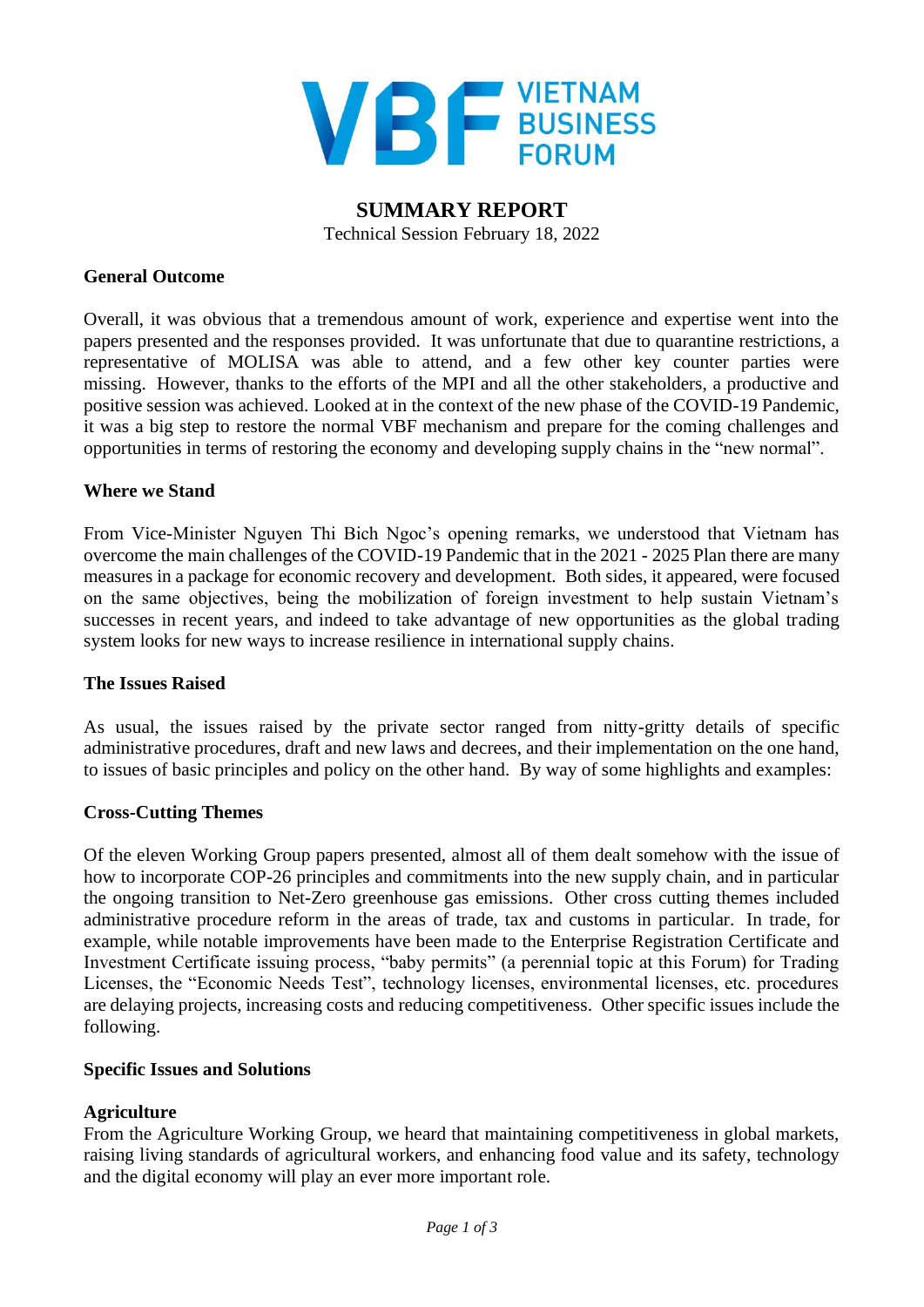## **Infrastructure, Power & Energy**

The Infrastructure Working Group noted the successes of renewable energy in Vietnam, particularly solar, hydro and wind energy, but they noted also the ongoing difficulties raising large-scale finance for major project development, whether it be transition energies such as gas, or ports, roads and bridges, etc. Some of these difficulties, the Power & Energy Working Group pointed out, derive from inadequate preparation of the project companies in Vietnam when it comes to due diligence, governance and available security/collateral for financing. This Working Group stressed the importance of resolving the outstanding obstacles to Power Development Plan 8 ("PDP") so that investment projects for the near term future may proceed.

### **Visas and Work Permits in the post-COVID-19 Period**

The discussion on issues related to the movement of natural persons came out from several groups the Tourism Working Group, the HR, Education and Training Working Groups. The main issues included tourist visas to work permits for foreign staff.

We were encouraged to hear that tourist visas will essentially return to the pre-COVID-19 conditions, so that 15 day visitor visas will start to be issued on March 15. However, frustrations were noted among businesses who cannot get work permits for their staff, even for senior executives, due to outdated inflexibility in the diploma category. We look forward to MOLISA's eventual feedback on these issues.

### **Digital Economy**

The discussions on Vietnam's position in respect to the new global "Digital Economy" brought up old and new issues for the VBF. A new point from the Mining Working Group arose in respect to the many important minerals Vietnam is not yet exploiting but which are vital for the global digital economy. Noting Vietnam's need to protect its environment and its need to recoup compensation for the valuable natural resources it enjoys, this Working Group stated that by reducing royalty tax on natural resources (currently among the highest in the region), and processing minerals in Vietnam, Vietnam could assume an important part of the global supply chain for items like batteries, electric vehicles, mobile devices and others.

Vietnam's participation in the global digital transformation was further discussed in terms of deployment of digital technologies in daily commerce, including eCommerce, data-localization requirements, Internet-of-Things ("IOT") etc. All agreed that supporting legislation is needed and much of that legislation is already mature though subject to some points of difference. Those areas include the mechanism for withholding tax on cross border eCommerce, among others. The MPI gave its particular support to this area, noting that digital capacity is key to Vietnam's full participation in global supply chains.

### **Tax & Customs**

In the Area of Tax and Customs the emphasis was adjusting regulations to keep apace of rapid changes brought about by globalization and digitization. Adjusting to the fact of "globalization" of tax means providing predictability to related party transactions by approving Advanced Pricing Agreements ("APA's") and developing a policy framework to address the proposed Global Minimum Tax of 15%.